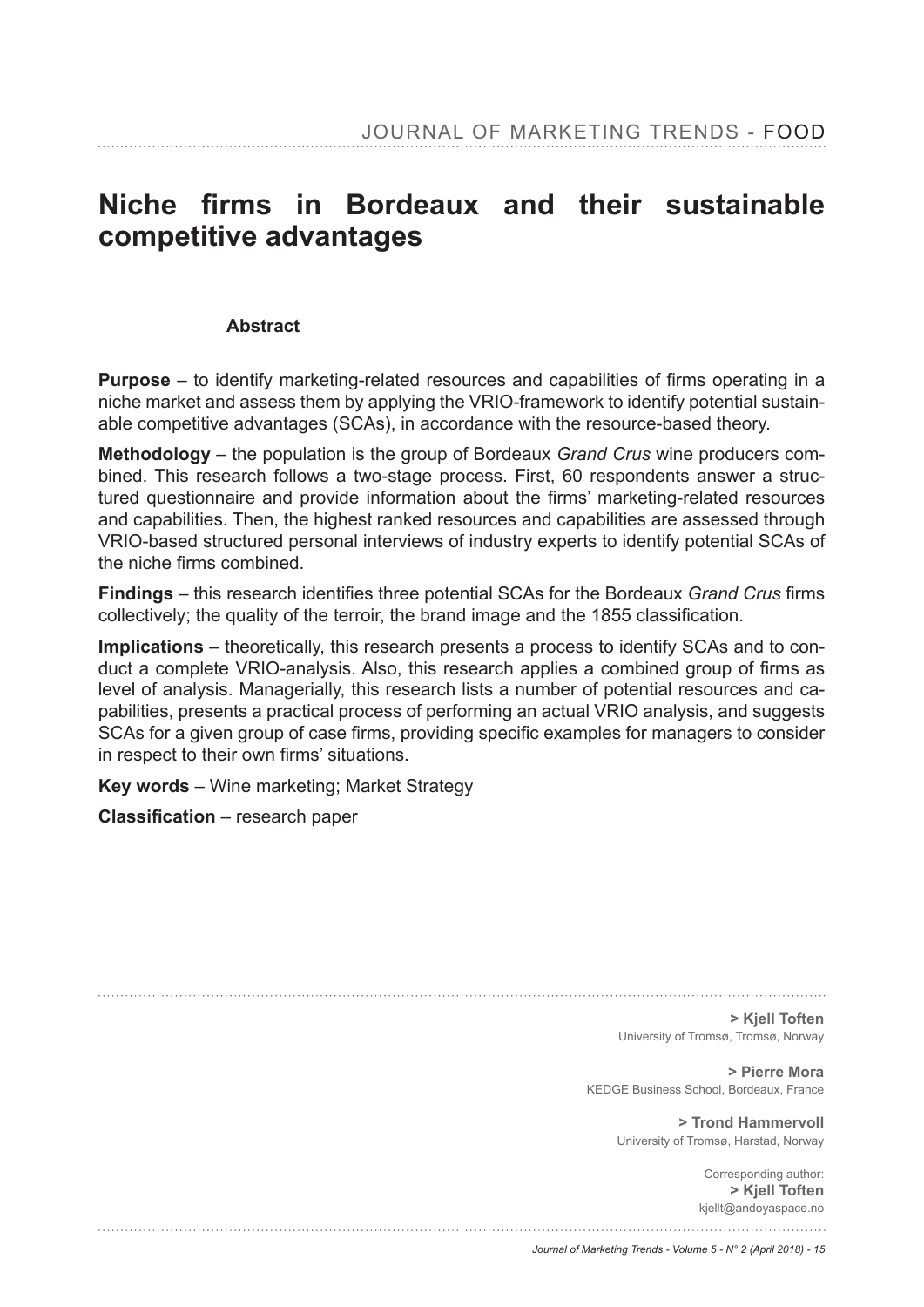### **INTRODUCTION**

The concept of niche marketing has been widely used among practitioners and scholars over the last decades. However, niche marketing has not benefited from a specific theory of its own, nor from accepted and clear definitions or operationalizations (e.g. Dalgic and Leeuw, 1994). Not even the definition of market niche is properly accepted, although niche is often interpreted as being something small and specialized or differentiated. Definitions are scarce, but tend to be small variations of the definition of niche market offered by Dalgic and Leeuw (1994, p.40): "small market consisting of an individual customer or a small group of customers with similar characteristics or needs". In a recent review of niche marketing, Toften and Hammervoll (2013), identify the most essential elements of niche marketing, which are narrow size, specialization, differentiation and effective competitive barriers in place between niche and referral market.

The reported benefits of applying niche marketing are often higher growth rates, prices or profitability, stronger loyalty and better competitiveness (e.g. Byrom and Lehman, 2009; Dalgic and Leeuw, 1994; Linneman and Stanton, 1991; Parrish, 2010). Given these benefits from pursuing niche marketing, it is of great interest to study the reasons behind the success of niche firms. What are the bases of these niche firms' success? In order to study this more in depth it is necessary to apply theories from other literature streams than the inadequate niche marketing literature, such as the resource-based theory (RBT) (Barney and Hesterly, 2015; Barney *et al*., 2011; Wernerfeldt, 1984). The resourcebased theory provides an important framework for explaining the basis for competitive advantage and performance for firms in general, and provides theoretical and empirical insights into relative effects

of multiple market-based resources on performance across many marketing contexts (Kozlenkova *et al*., 2014).

The purpose of this research is thus to identify marketing-related resources and capabilities of firms operating in a niche market and assess them by applying the VRIO-framework to identify potential sustainable competitive advantages (SCAs), in accordance with the RBT (Barney and Hesterly, 2015). The identified sustainable competitive advantages will enrich both the RBT-literature, by providing practical examples and applications of the VRIO-framework, which has been called for (Kozlenkova *et al*., 2014), as well as the niche literature, by providing examples and understanding of how niche firms use SCAs to excel in their marketplace.

The Bordeaux *Grand Crus* wine market was chosen as marketplace. The *Grand Crus* part of the market consists of only a small fraction of the total wine produced in Bordeaux, and the price and perceived product quality are much higher than for the remaining parts of the total market. This situation has remained consistently for a number of years. Thus, initially, this *Grand Cru* market resembles much of the characteristics and expectations of a niche market (Toften and Hammervoll, 2013), and is thus of interest for further in-depth studies. An earlier study has also suggested this as a potential niche market (Toften *et al*., 2016).

This paper provides a brief presentation of the literature of the resource-based theory, followed by the methodology of this research. Then, a presentation and a discussion of the results are offered, followed by the conclusion, implications, limitations and suggestions for further research.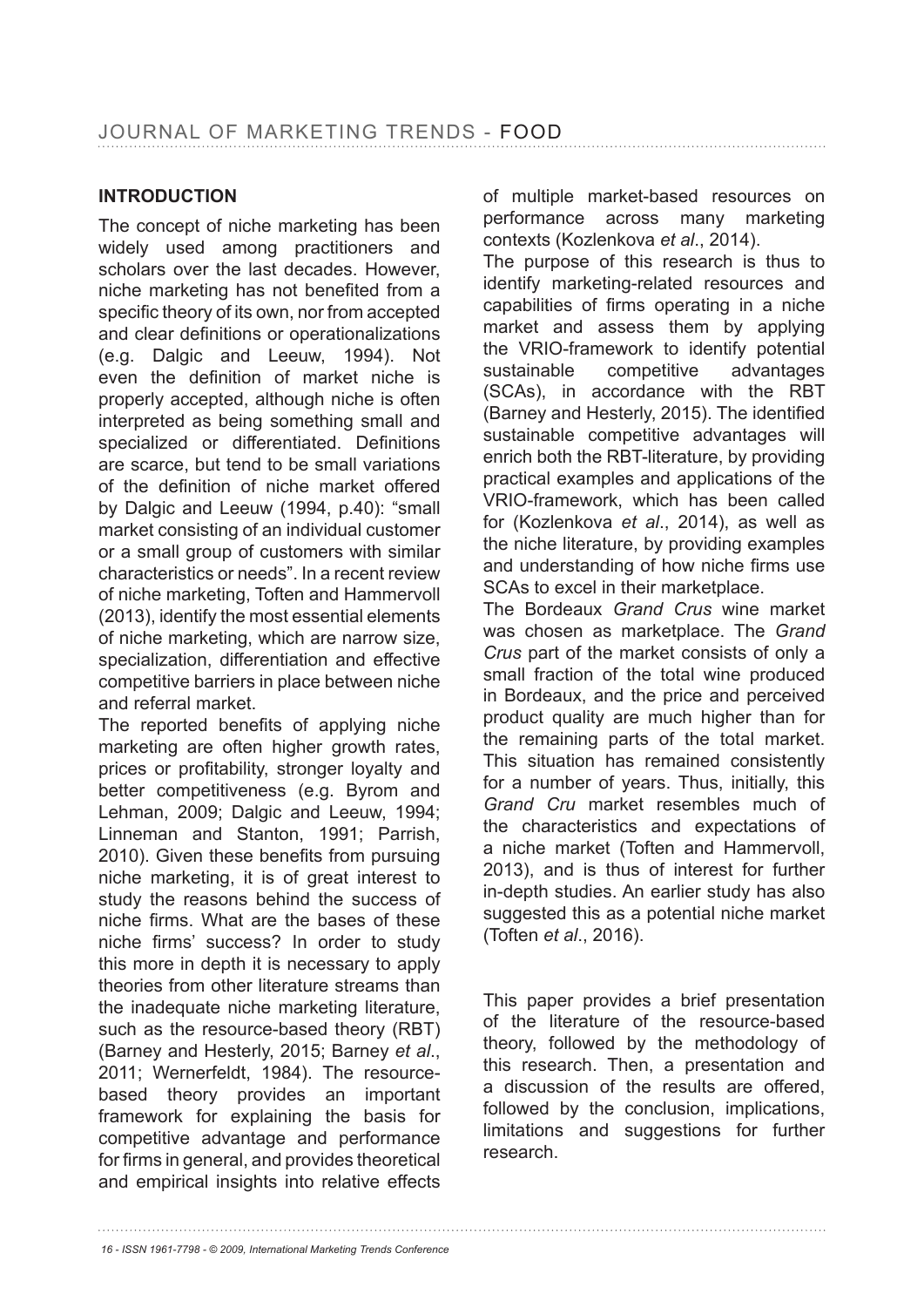#### 1. **THE RESOURCE-BASED THEORY IN MARKETING**

Resource-based theory (Barney *et al*., 2011) (formerly known as the Resource-Based View) has emerged as a major theory within strategy since the 1980s (Barney, 1986; 1991; Lippman and Rummelt, 1982; Wernerfeldt, 1984), and shows more than a 500 percent increase in marketing research publications the last decade (Kozlenkova *et al.*, 2014). This theory emphasizes the importance of internal firm resources and capabilities for firm performance. There are two main fundamental assumptions (Barney and Hesterly 2015). First, firms possess different bundles of resources and this resource heterogeneity implies that some firms are more skilled in accomplishing certain activities. Second, these differences in resources may persist due to difficulty of trading resources across firms, which allows the benefits from heterogeneous resources to persist over time. A particular advantage of the Resource-based theory is the possibility to integrate multiple and diverse resources into one single framework in order to evaluate the relative and synergistic effects of different resources on performance (Kozlenkova *et al*., 2014).

*Resources* are defined as the "tangible and intangible assets that a firm controls that it can use to conceive and implement its strategies" (Barney and Hesterly, 2015, p. 64), including resources such as factories, products and reputation.

*Capabilities* are defined as the "tangible and intangible assets that enable a firm to take full advantage of the other resources it controls" (Barney and Hesterly, 2015, p. 64), such as marketing skills, teamwork and cooperation among its managers or know-how.

However, although possessing or using internal resources and capabilities can be sufficient to gain temporary competitive

advantages and thereby improved performance, they are insufficient to provide long-term competitive advantages unless they fulfill the VRIO-criteria (Barney, 1991). The VRIO-criteria are: Value, Rarity, non-Imitability and Organzational exploitability. If these criteria are fulfilled, the resources or capabilities are termed *sustainable competitive advantages* (Kozlenkova *et al.*, 2014). Firm resources are *valuable* if they enable a firm to develop and implement strategies that have the effect of lowering a firm's net costs and/or increase a firm's net revenues. A resource is regarded as *rare* if it is controlled by a small number of competing firms. A resource is *imperfectly imitable* if it is substantially costly to obtain or develop for competing firms. Finally, a firm must be *organized* adequately to be able to exploit the full competitive potential of the resource or capability.

The Resource-based theory has become popular also within the domain of marketing, particularly from the early 2000s (Kozlenkova *et al*., 2014). With an emphasis on *market-based* resources this recent research has concentrated on resources such as market brands, relational resources, innovation and knowledge, as well as tangible resources such as equipment. In turn, these marketing resources and subsequent sustainable competitive advantages, are related to superior firm performance (Kozlenkova *et al*., 2014). It has also been stated that internal resources have greater effects on performance than industry factors, explaining up to twice as much variation in firm performance (Evanschitzky, 2007; Kozlenkova *et al*., 2014).

#### 2. **METHODOLOGY**

#### **Introduction**

The purpose of this research is to examine marketing-related resources and capabilities of firms operating in a niche market and to apply the VRIO-framework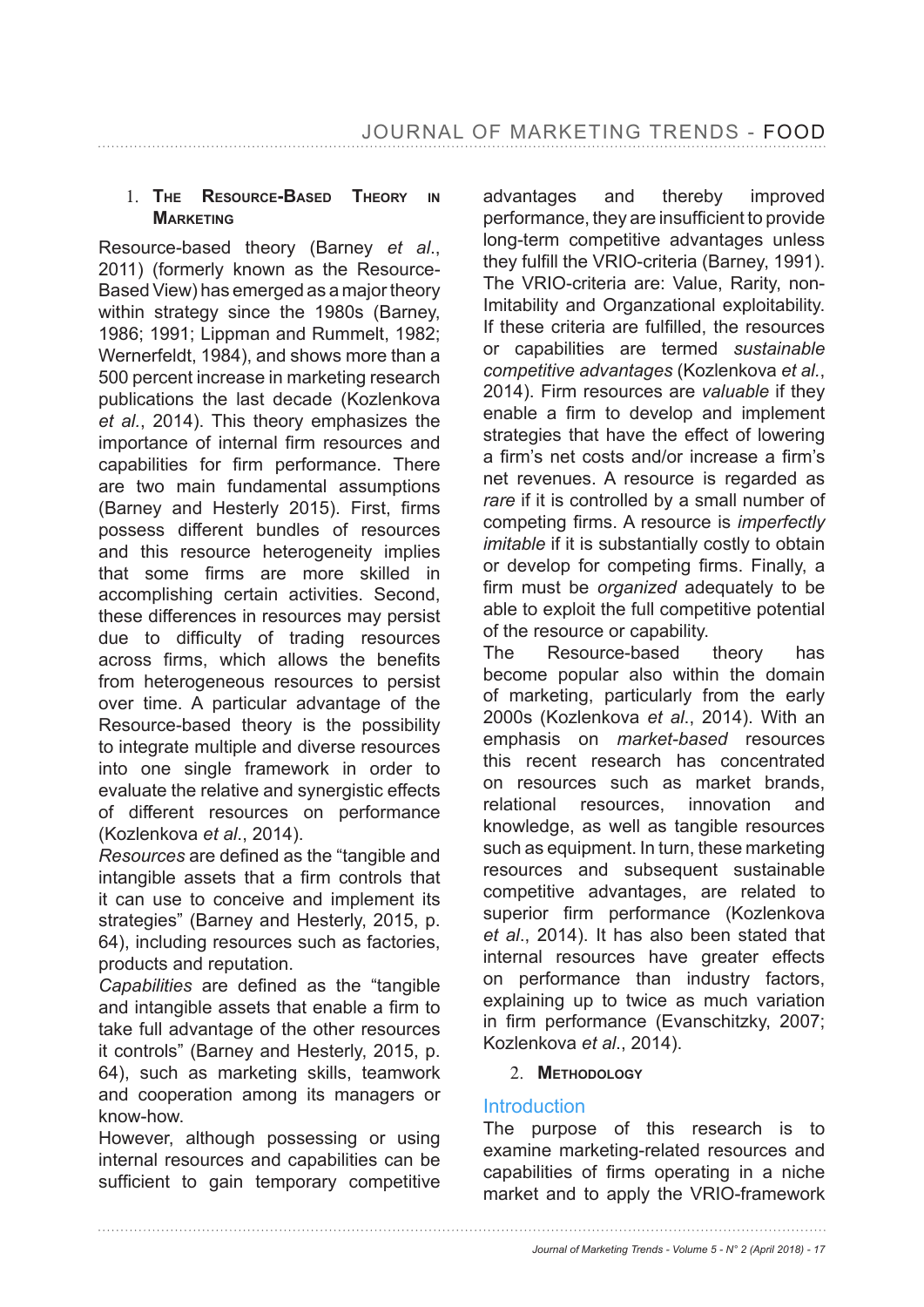to identify potential sustainable competitive advantages (SCAs), in accordance with the RBT (Barney and Hesterly, 2013). Accordingly, the methodology for this research follows a two-stage process. First, a data collection provides information about the firms' marketing-related resources and capabilities. Then, in the second stage, the highest ranked resources and capabilities are assessed by a group of experts to identify potential SCAs.

The population of interest and level of analysis will be the group of Bordeaux *Grand Crus* wine producers combined, based on their membership in the *Union des Grand Crus*. These are about 140 producers – often termed *Châteaux* – located in five *terroirs* (Saint-Emilion, Medoc, Graves/ Pessac-Léognan, and Sauternes). The category of *Bordeaux Grand Crus* results from the official classification system used in 1855 (*Les Grands Crus classés en 1855*), where brokers from the wine industry ranked the wines according to their reputation and trading price, which was used as an indication of quality. The best wines were ranked in importance from first to fifth growth (crus), and this classification system has, with only minor adjustments, been kept since then.

#### Data acquisition 1

The first data acquisition was conducted in terms of a quantitative approach. 60 respondents within the Bordeaux wine business were successfully approached, and individual interviews based on the final questionnaire were conducted. The total population is small, and it is difficult to access the actors in this business. Therefore, a student organization based in Bordeaux, was used to collect data. Being based in the region and having students specializing in the wine industry, they are well positioned to obtain information from producers and middlemen (such as

courtiers, négociants and châteaux) in the industry. The interviews were conducted in French, based on a translation of the questionnaire from English and backtranslated into English. The interviews each lasted about 20 minutes.

The key informants represent 24 *Grand Crus* producers, four *courtiers*, four *négociants* and ten others in the Bordeaux wine industry, and have the following positions as indicated in Table 1:

#### **Table 1 Key Informants; Positions**

| <b>Position</b>                                                          | <b>Number</b> |
|--------------------------------------------------------------------------|---------------|
| Commercial                                                               | 13            |
| Caviste                                                                  | 8             |
| Producteur                                                               | $\,$ 8 $\,$   |
| Responsible                                                              | 8             |
| Assistant                                                                |               |
| Directeur                                                                | 6             |
| Marketing, export, gerant, production,<br>proprietaire, courtier or asie | 10            |
|                                                                          |               |

Initially, existing scales were used, based on Morgan *et al*. (2009) and Vorhies and Morgan (2005), anchored by -3 "much worse than competitors" to +3 "much better than competitors". However, a pretest of the questionnaire and follow-up interviews on the actual target respondent group revealed that some items were irrelevant for this current study, and that other important items were lacking. This resulted in the deletion of the entire section of "Selling capabilities", four of the five items from "Marketing Planning capabilities", one item from "Marketing information Management capabilities" and one from "Marketing Implementation capabilities". 11 original items in total were excluded following this pretest. However, 12 new items were included based on the pretest and followup interview. These new items concern the product-related capabilities (5), the distribution-related capabilities (1) and the communications-related capabilities (5). See appendix 1 for further details of the items.

*<sup>18 -</sup> ISSN 1961-7798 - © 2009, International Marketing Trends Conference*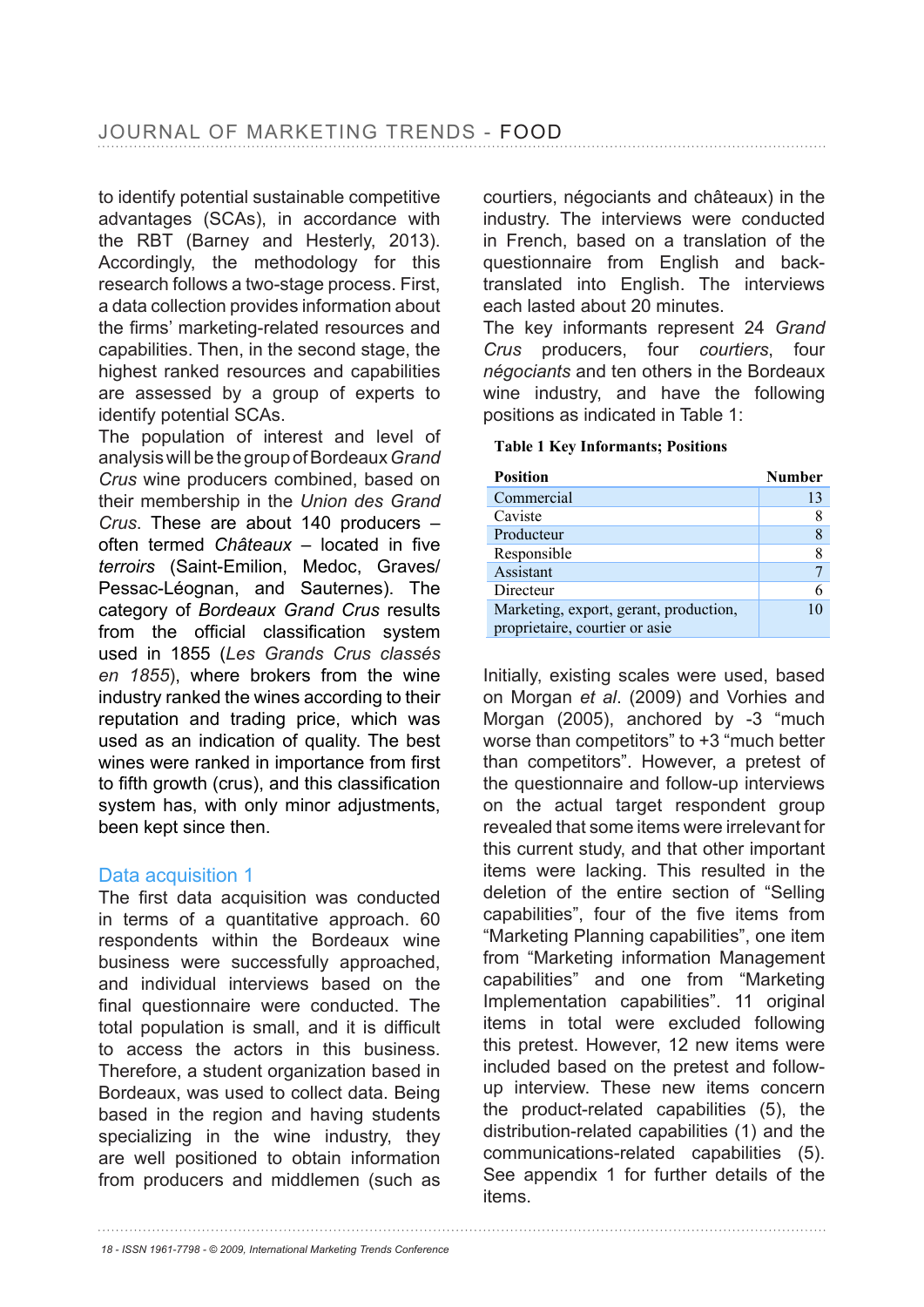### Data acquisition 2

The second data collection consisted of personal interviews with six key informants following a structured questionnaire. This number falls within the range of the four to twelve cases recommended by Eisenhardt (1989) for this type of research in order to ensure sufficient data. The key informants were all marketing or economics scholars with a throughout knowledge of the Bordeaux wine industry, and thus well positioned to comment on the relevant issues for the group of *Grand Crus* producers combined. The face-to-face interviews were conducted at the location of each key informant, and lasted 10 to 20 minutes.

The questionnaire largely followed the VRIO-logic and structure as proposed by Babakhan *et al*. (2012), and consisted of the top ten items, as ranked by their means from the data acquisition number 1 (i.e. means ranging from 1,68 to 2,53). However, based on the findings from a pretest of the questionnaire by marketing scholars and industry experts of the Bordeaux wine industry, their nine-point scale was replaced with a seven-point scale, ranging from 1 (very weak) to 7 (very strong). Each of the ten marketing resources and capabilities was assessed in terms of their four components; Value, Rare, Costly to imitate and Organized properly. See appendix 2 for more details.

#### 3. **RESULTS AND DISCUSSION**

#### Data acquisition 1

In this section the findings from data acquisition 1 are presented, and the descriptive statistics are provided in Table 2.

**Table 2. Descriptive statistics**

|                                                             |           | Descriptive otatistics |           |           |           |           |            |           |            |
|-------------------------------------------------------------|-----------|------------------------|-----------|-----------|-----------|-----------|------------|-----------|------------|
|                                                             |           |                        |           |           | Std.      |           |            |           |            |
|                                                             | N         | Minimum                | Maximum   | Mean      | Deviation | Skewness  | Kurtosis   |           |            |
|                                                             | Statistic | Statistic              | Statistic | Statistic | Statistic | Statistic | Std. Error | Statistic | Std. Error |
| Quality of terroir                                          | 60        | $-3$                   | 3         | 1,92      | 1,124     | $-1,682$  | ,309       | 4.902     | .608       |
| Quality of vineyards                                        | 60        | 0                      | 3         | 1,73      | .821      | $-.224$   | ,309       | $-.379$   | .608       |
| Ability to grow and nurture wines in the field              | 60        | 00                     | 3         | 1,53      | .982      | $-.041$   | ,309       | $-0.969$  | .608       |
| Quality of wine making (cellar-work)                        | 60        | 0                      | 3         | 1,77      | ,871      | $-157$    | ,309       | $-0.689$  | .608       |
| Quality of facilities for winemaking                        | 60        | 0                      | 3         | 1,90      | .838      | $-0.165$  | ,309       | $-.823$   | .608       |
| Quality of wine                                             | 60        | $-1$                   | 3         | 1,88      | ,904      | $-.904$   | ,309       | .985      | .608       |
| Ability to develop new products or service                  | 60        | $-2$                   | 3         | ,57       | 1,064     | $-.005$   | ,309       | $-.518$   | .608       |
| Ability to successfully launching new products              | 60        | $-3$                   | 3         | .23       | 1,267     | .163      | ,309       | .169      | .608       |
| Responsive to customer needs                                | 60        | -3                     | 3         | ,40       | 1,304     | $-0.366$  | ,309       | ,277      | .608       |
| Developing new products or services to exploit R&D          | 60        | -2                     | 3         | .67       | 1,244     | $-.204$   | ,309       | $-.289$   | .608       |
| Strength of relationships with distributors                 | 60        | 0                      | 3         | 1,17      | ,905      | ,226      | ,309       | $-.823$   | .608       |
| Attracting and retaining the best distributors              | 60        | $-2$                   | 3         | 1,32      | 1,200     | $-.341$   | ,309       | $-.356$   | .608       |
| Adding value to our distributors' businesses                | 60        | $-3$                   | 3         | .93       | 1,376     | $-.522$   | ,309       | .317      | .608       |
| Providing high level of service support to our distributors | 60        | -3                     | 3         | ,22       | 1,552     | $-0.066$  | ,309       | $-.416$   | .608       |
| Access to selective type of distribution channel            | 60        | $-3$                   | 3         | ,97       | 1,193     | $-.678$   | ,309       | 1,094     | .608       |
| Brand/chateau image                                         | 59        | 0                      | 3         | 2,39      | .788      | $-1,044$  | .311       | .179      | ,613       |
| Brand image management skills and processes                 | 60        | -2                     | 3         | 1,68      | 1,097     | $-.926$   | ,309       | 1,112     | .608       |
| Public relations skills                                     | 60        | $-3$                   | 3         | 1,55      | 1,048     | $-2.008$  | ,309       | 6.691     | .608       |
| Managing corporate image and reputation                     | 60        | $-2$                   | 3         | 1,85      | 1,071     | $-1,062$  | ,309       | 1,854     | .608       |
| Developing and executing advertising programs               | 60        | -3                     | 3         | ,92       | 1,331     | $-.734$   | ,309       | .685      | .608       |
| Advertising management and creative skills                  | 60        | $-2$                   | 3         | .13       | 1,127     | ,317      | ,309       | ,263      | ,608       |
| Strong relationship with the press                          | 60        | -3                     | 3         | 1,20      | 1,400     | $-0.868$  | ,309       | .804      | .608       |

#### **Descriptive Statistics**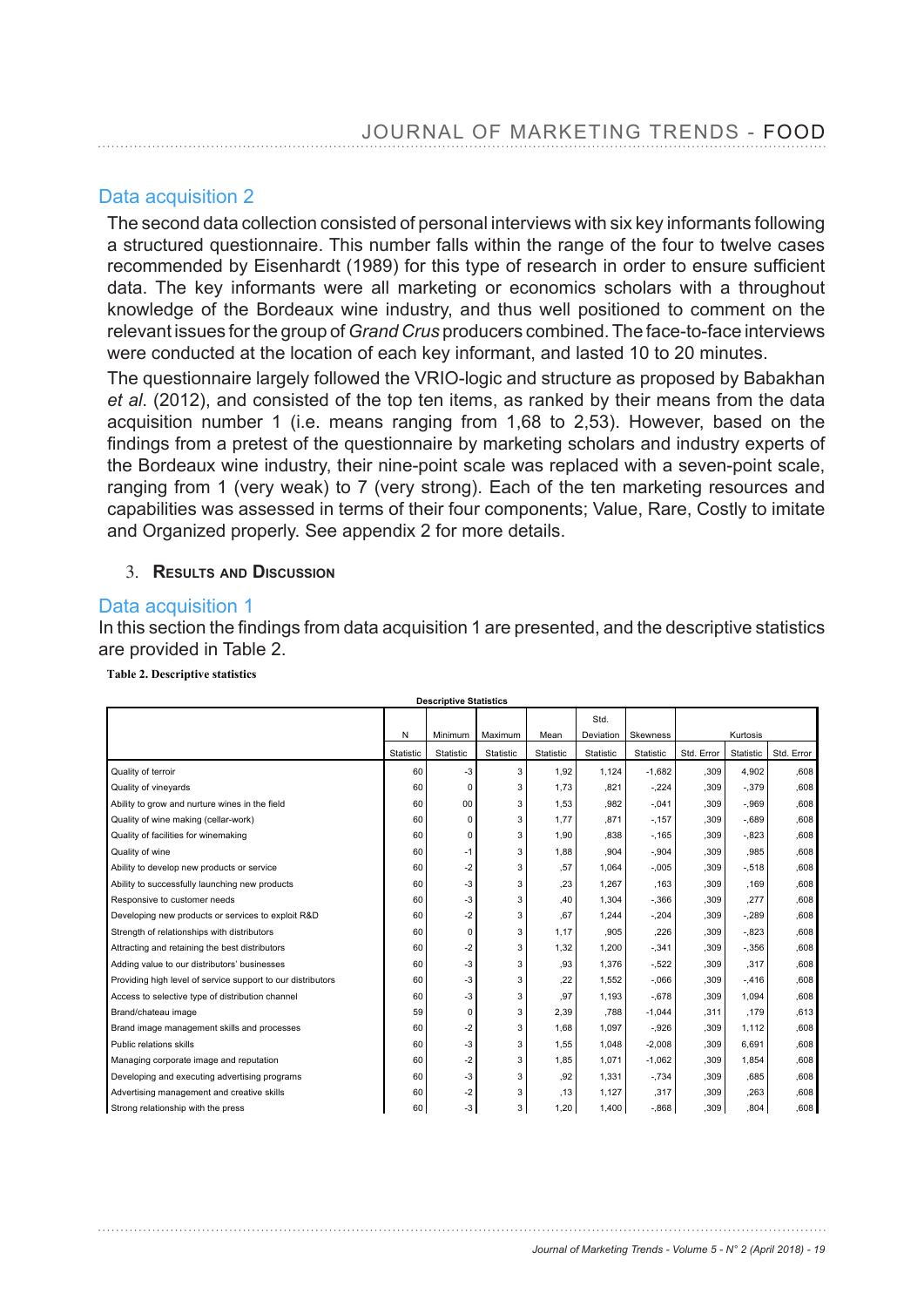| Strong relationship with wine critics                          | 60 | -2   | 3 | 1,57    | 1,170 | $-1,185$ | .309 | 1,445    | .608 |
|----------------------------------------------------------------|----|------|---|---------|-------|----------|------|----------|------|
| The appellation system                                         | 60 | 0    | 3 | 2,20    | .819  | $-.773$  | .309 | $-.002$  | .608 |
| Included in the classement de 1855                             | 60 | 0    | 3 | 2,53    | .724  | $-1,505$ | .309 | 1.749    | .608 |
| Pricing skills and systems                                     | 58 | -3   | 3 | $-0.67$ | 1,526 | ,401     | ,314 | ,104     | ,618 |
| Knowledge of competitors' pricing tactics                      | 60 | -2   | 3 | .15     | 1,176 | .345     | ,309 | $-.526$  | ,608 |
| Doing an effective job of pricing products                     | 60 | -3   | 3 | $-.22$  | 1,223 | ,201     | .309 | $-.033$  | .608 |
| Monitoring competitors' prices and price changes               | 60 | -2   | 3 | ,17     | 1,330 | .176     | .309 | $-777$   | .608 |
| Gathering information about customers and competitors          | 60 | $-3$ | 2 | ,07     | 1,219 | $-.305$  | .309 | $-.222$  | .608 |
| Using marketing research skills to develop effective marketing | 60 | $-3$ | 3 | .00     | 1,450 | $-138$   | .309 | $-.899$  | .608 |
| Tracking customer wants and needs                              | 60 | $-3$ | 3 | ,33     | 1,258 | $-.243$  | .309 | $-.266$  | .608 |
| Making use of marketing research information                   | 60 | -2   | 2 | 35.     | ,936  | $-.510$  | .309 | ,501     | .608 |
| Marketing planning skills                                      | 60 | -1   | 3 | .87     | 1,016 | $-125$   | .309 | $-0.986$ | .608 |
| Allocating marketing resources effectively                     | 60 | $-1$ | 3 | ,62     | .846  | $-.032$  | ,309 | .321     | .608 |
| Organizing to deliver marketing programs effectively           | 60 | $-2$ | 3 | .43     | 1,047 | $-.046$  | .309 | $-.443$  | .608 |
| Translating marketing strategies into action                   | 60 | -3   | 3 | ,37     | 1,164 | $-.699$  | .309 | 1,080    | .608 |
| Valid N (listwise)                                             | 53 |      |   |         |       |          |      |          |      |

Of particular interest is that the top ten item means all come from either the product or communication categories. Neither Distribution, Price, Marketing information, Planning or Marketing implementation displays item means sufficiently high to enter the top ten, which is surprising given their importance in other studies of marketing capabilities (Morgan *et al*., 2009 and Vorhies and Morgan, 2005). It is further difficult to say whether this is common for niche firms as such or whether this is specific to this chosen market place. However, earlier niche studies have presented findings indicating that selected niche firms are primarily product- and customer-oriented, and thus less occupied with other marketing areas (Toften and Hammervoll, 2011), which are compatible with these current findings.

#### Data acquisition 2

All the average scores for the top ten item means, at the VRIO-component-level, are presented in Table 3. For the purpose of this research and due to lack of previous research to lean on, the average scores ranging from 1.0 to 3.9 are considered none-SCAs, since they are below the mid point value of the seven-point scale. The scores ranging from 4.0 to 4.9 are indecisive, and we chose not to include these scores in the further analysis. The items with scores ranging from 5.0 to 7.0 are regarded as potential SCAs, provided that all four components of the VRIO-framework for the same item are within this category. The resulting scores suggest that there are three potential SCAs; the quality of terroir, the brand image and the 1855 classification. These three resources are the only resources that have all their four VRIO-components above the average score of 5.0, as presented in Table 3.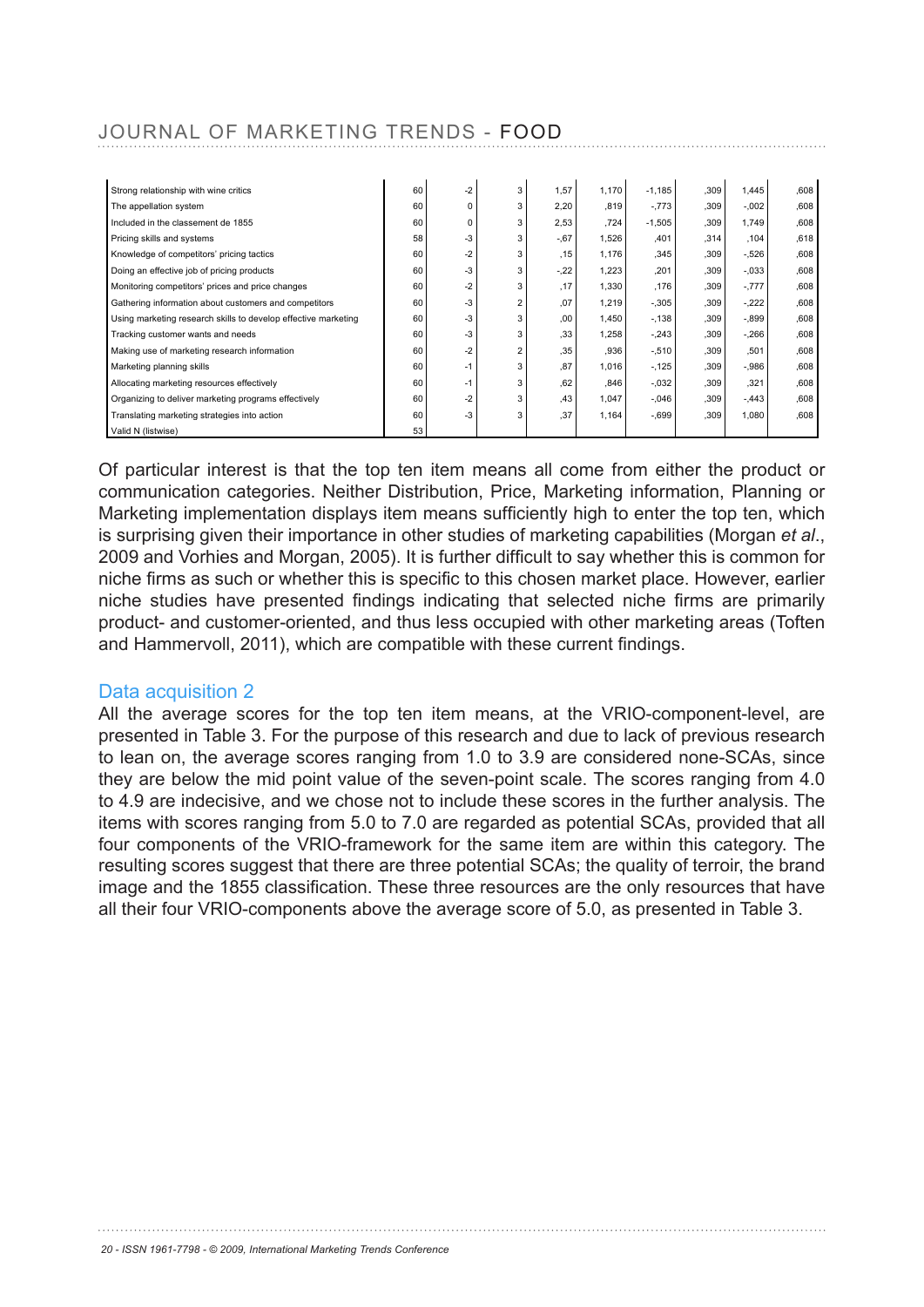#### **Table 3**

| <b>RESOURCES</b>              |                   | <b>AVG. SCORE</b> | <b>SCA</b> |
|-------------------------------|-------------------|-------------------|------------|
|                               |                   |                   |            |
| <b>QUALITY OF TERROIR</b>     | Value             | 5,5               | $\ast$     |
|                               | Rare              | 6,0               |            |
|                               | Costly to imitate | 6,2               |            |
|                               | Organized         | 5,3               |            |
| <b>QUALITY OF VINEYARD</b>    | Value             | 5,3               |            |
|                               | Rare              | 5,0               |            |
|                               | Costly to imitate | 5,2               |            |
|                               | Organized         | 4,8               |            |
| <b>QUALITY OF WINE</b>        | Value             | 5,3               |            |
|                               | Rare              | 5,2               |            |
|                               | Costly to imitate | 4,8               |            |
|                               | Organized         | 5,0               |            |
| <b>QUALITY OF FACILITIES</b>  | Value             | 5,0               |            |
|                               | Rare              | 4,7               |            |
|                               | Costly to imitate | 4,5               |            |
|                               | Organized         | 4,8               |            |
| <b>QUALITY OF WINE-MAKING</b> | Value             | 5,2               |            |
|                               | Rare              | 4,3               |            |
|                               | Costly to imitate | 3,8               |            |
|                               | Organized         | 4,5               |            |
| <b>BRAND IMAGE</b>            | Value             | 6,3               | $\ast$     |
|                               | Rare              | 6,2               |            |
|                               | Costly to imitate | 6,2               |            |
|                               | Organized         | 5,3               |            |
| <b>BRAND MGMT SKILLS</b>      | Value             | 4,5               |            |
|                               | Rare              | 4,0               |            |
|                               | Costly to imitate | 4,2               |            |
|                               | Organized         | 4,0               |            |
| <b>CORP IMAGE MGMS SKILLS</b> | Value             | 4,5               |            |
|                               | Rare              | 4,2               |            |
|                               | Costly to imitate | 3,8               |            |
|                               | Organized         | 3,7               |            |
| <b>APPELATION SYST.</b>       | Value             | 4,8               |            |
|                               | Rare              | 4,7               |            |
|                               | Costly to imitate | 5,2               |            |
|                               | Organized         | 4,2               |            |
| <b>1855 CLASSIFICATION</b>    | Value             | 6,3               | *          |
|                               | Rare              | 6,5               |            |
|                               | Costly to imitate | 6,7               |            |
|                               | Organized         | 5,5               |            |
| $1.0 - 3.9 =$ Not SCA         |                   |                   |            |
| $4.0 - 4.9 =$ Indecisive      |                   |                   |            |
| $5.0 - 7.0 = SCA$             |                   |                   |            |

Of the three SCAs that stand out, it is likely that only one of them - the terroir  $-$  is based on the "geological and geographical reality". This criterion has full legitimacy since, by definition, it differentiates production: indeed, each terroir is "unique". However, the explanation of the notoriety of the *Grands Crus* of Bordeaux lies in the other two SCAs: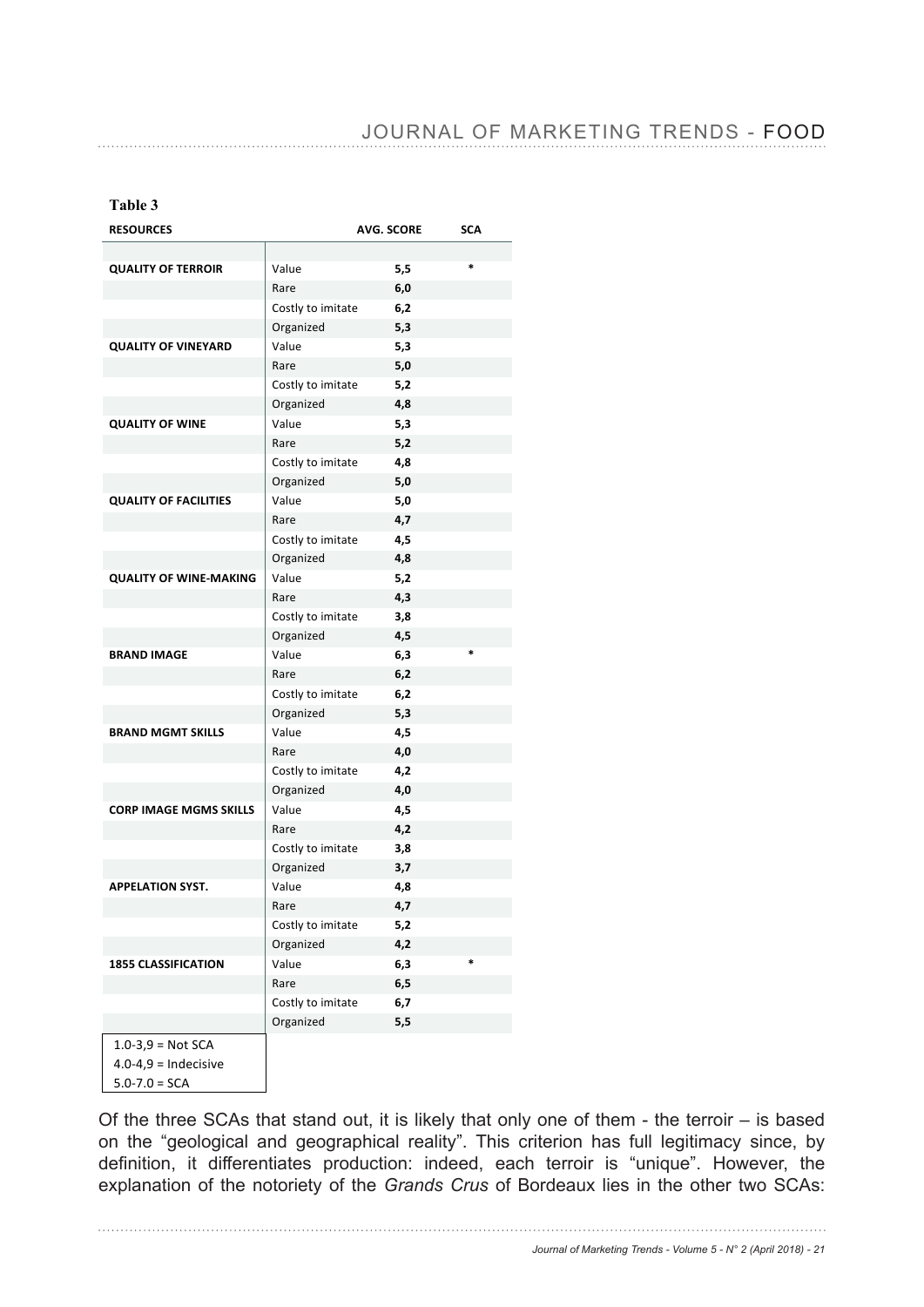brand image and membership in the 1855 Classification. Unlike the first criterion (the terroir) those others are the result of "representations" or "opinions" that actors or experts have expressed. One conclusion that can be drawn at this stage is that even if all the terroirs in the world are unique, their differentiation is based on the ability of local actors to create, develop and protect this difference. This would be in accordance with core elements of niche marketing theory; narrow, specialized, differentiation and barriers (Toften and Hammervoll, 2013), as well as the essence of RBT (Barney and Hesterly, 2015). In the case of Bordeaux, one might think that this is as much a matter of time (it is more than a century since 1855!) than the land itself. A matter of history, as well as geography. A matter of representation as well as intrinsic parameters. The existence of different bundles of resources or competencies among firms as bases for SCAs is supported in RBT (Hesterly and Barney, 2015; Kozlenkova *et al*., 2014). In this research we suggest that this also can be the case for groups of firms (niche vs mainstream) as well.

#### **CONCLUSION**

The purpose of this research is to examine marketing-related resources and capabilities of firms operating in a niche market and to apply the VRIO-framework to identify potential sustainable competitive advantages (SCAs), in accordance with the RBT (Barney and Hesterly, 2015).

A set of resources for these firms operating in this niche market were identified by using existing scales, which were modified after a pretest. The top ten ranking resources and capabilities, in terms of their means, were then tested by the VRIO-framework to identify potential sustainable competitive advantages (SCAs). This process resulted in three potential SCAs for this group of niche firms; the quality of the terroir, the brand image and the 1855 classification. In order to fully understand these three SCAs, as they are identified in this research, we suggest that they should be considered both individually as well as together as a bundle. These insights can be used to explain and predict these firms' competitive advantages and performance.

Theoretically, these findings contribute in several respects. First, this study demonstrates a possible process to identify SCAs, and by conducting a complete VRIOanalysis. As pinpointed by Kozlenkova *et al*. (2014) researchers rarely perform an actual VRIO-analysis, and when they do, researchers tend to limit the analysis to only one or two of the VRIO-components, and in particular tend to neglect the O (organization). An increased reliance on the VRIO framework has previously been called for in future marketing research (Kozlenkova *et al*., 2014). This current research has presented a two-step process for identifying and ranking marketingrelated resources and capabilities and for conducting an actual VRIO-analysis on the most relevant parts of the same data. Also, the often neglected "O" in the VRIOframework is included in this assessment. Second, the SCA literature has mostly been focusing on the firm level of analysis (Barney *et al.*, 2011), but also the exchange level of analysis has been suggested to be a suitable level of analysis within the resource-based theory (Kozlenkova *et al*. (2014). This current research has applied a combined group of firms as level of analysis, which is a third and an unusual level of analysis within the RBT. As indicated in the theory-section there are two underlying assumptions for the RBT; resource heterogeneity and resource immobility. These assumptions also hold when applied to certain groups of firms or market niches. As demonstrated in this research some of the key resources are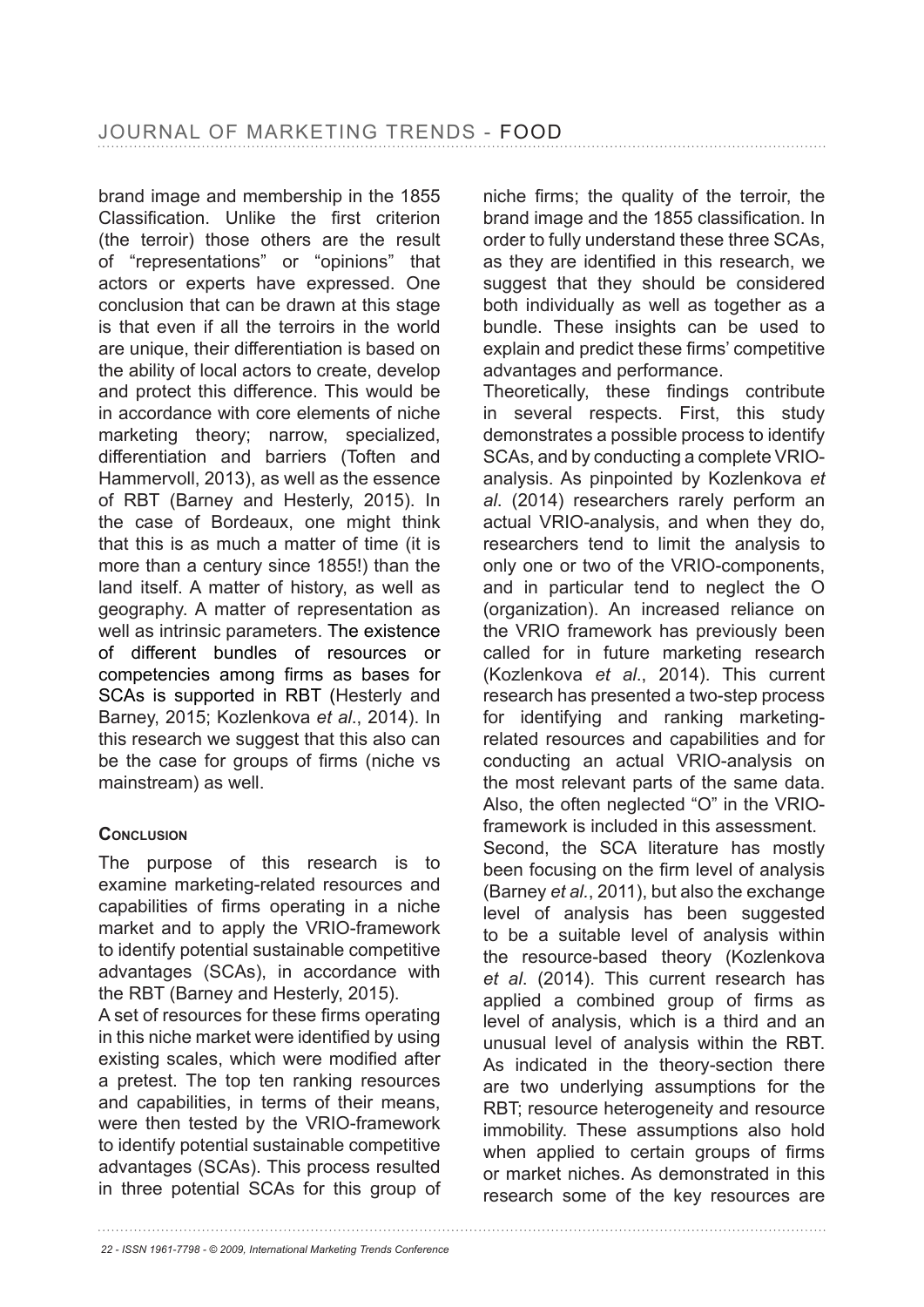rather similar within the group, but quite dissimilar when compared to firms outside the group, although they are operating in the same industry. In this respect the resource heterogeneity is fulfilled. The second assumption, resource immobility, requires that the actual resource is not easily transferable across firms, or between groups for this research. This assumption is also regarded as fulfilled, as both the legal framework, the product quality, marketing communication and distribution all support this notion of resource immobility.

Managerially, this research lists a number of potential resources and capabilities, providing specific examples for managers to consider in respect to their own firms' situations. Second, this research demonstrates a practical process of performing an actual VRIO analysis, which is scarce in the literature as well as for practical purposes. Third, this research provides suggestions for SCAs for a given group of case firms, which are or should be core elements for these firms' strategy, and to be used as examples and inspiration for others.

We have further shown that the reality of a niche market is based both on the intrinsic qualities of a production, but also the ability to create, develop and protect this uniqueness. The economic performance of a product is often based on three layers (e.g. Kotler and Armstrong, 2010): the first one, the core customer value, is made of three elements: the components of the product (what is inside of my product?), its features (what needs does it meet?) and its performance (how does the product comply compared to others?). Having a clear vison of these three elements is crucial, especially when adopting a niche strategy. Secondly, marketing takes over. This is essential, but "it is just" a relay. Finally, the third phase involves all the services around the product. This is the "consumer experience", which is particularly important today. Wine tourism

and e-business in the wine sector are two pertinent illustrations of this approach.

Finally, it is important to note that the *Grands Crus* of Bordeaux have developed their reputation from a time - the nineteenth century - where little competition existed. Even today, when wine is produced "everywhere" in the world, this awareness is still very high. It joined the debate between strategy and business models approaches. The first approach makes extensive reference to the environment of the firm, while the second one is more based on internal resources.

There are, however, some limitations of this study. First, this study presents results from interviews of a limited number of respondents, in a limited geographic area and in a single industry. This limited data means that generalising the findings to a larger population is difficult, even though there still are lessons here to be learnt for prospective niche firms. Second, it is acknowledged that weaknesses are associated with cross-sectional research such as that presented here; a longitudinal study could have produced more reliable data. Third, although the grouping of firms to either *Grand Crus* or *non*-*Grand Crus* is valid, it is important to keep in mind that the quality differences between fifth *Cru* and the best *non*-*Grand Cru* products may be smaller than within the five *Crus* of *Grand Crus*.

There is also a complicating factor within this market. Most of the *châteaux* belonging to the category of *Grands Crus* also offer in their portfolio a "second wine". Their labels do not mention the word *château*, but these wines have many similarities with the "Premier vin": they often come from the same soil or terroir, same winemaker, same technical facilities used, same distribution channels via *La Place de Bordeaux*. Of course, even if prices differ, many components of their identities thus

*Journal of Marketing Trends - Volume 5 - N° 2 (April 2018) - 23*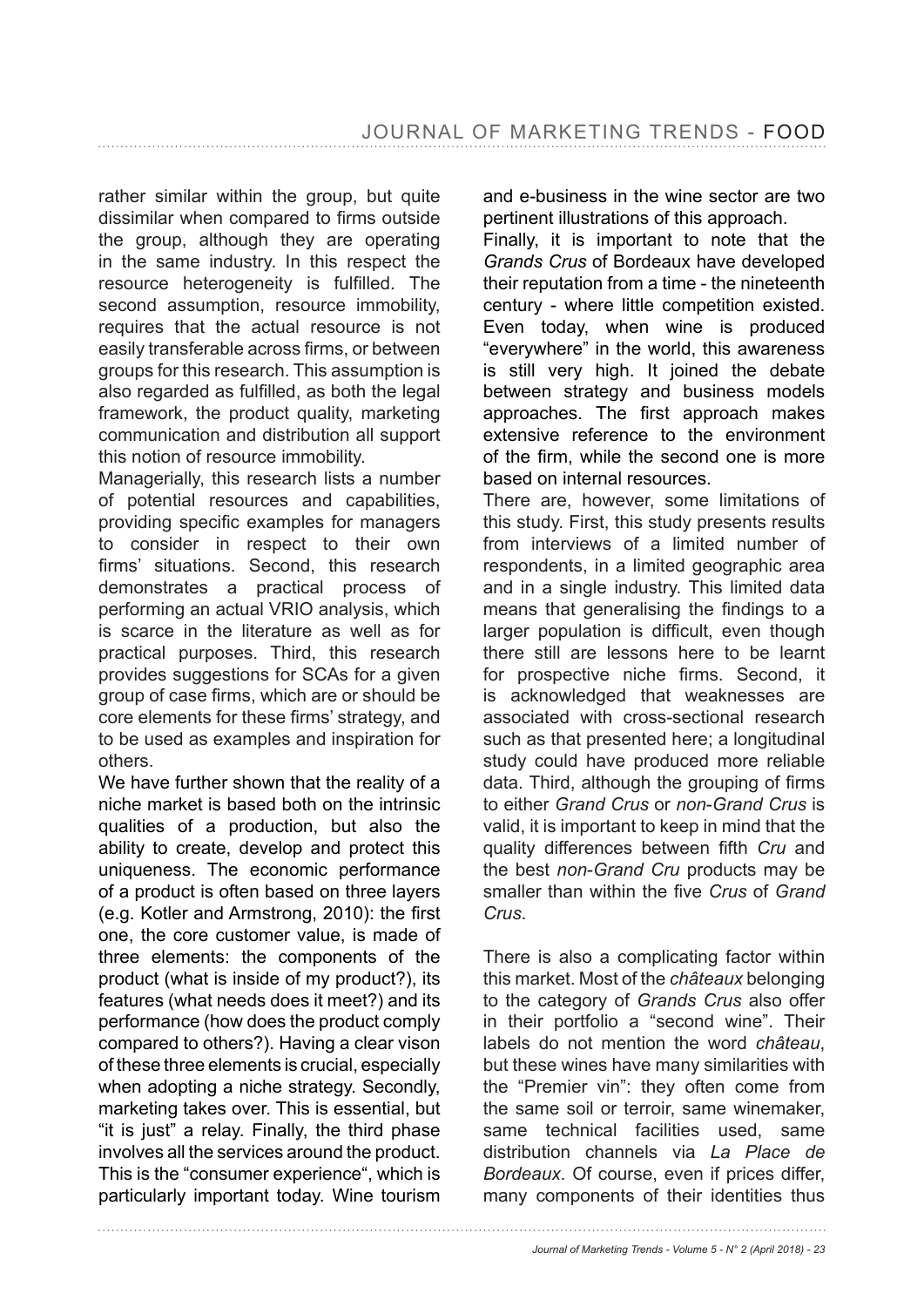seem very similar. The differences come from the plots used, winemaking or aging techniques. These second wines benefit from the reputation of the *Grand Cru*, and it is possible that they also have the four characteristics of a niche market: narrow, market specialization, differentiation and barriers to entry. In this sense, at least for some, this proximity between "*Grands Crus*" and "Second Wines" has the potential to blur the distinction between niche market" and mainstream market in regard to the *Grands Crus*.

For the future, additional or duplicative research on SCAs in different settings will further enhance our understanding and improve the validity of SCAs. Further, market-based resources and capabilities may have complementary effects, i.e. the benefits of one resource is leveraged by another resource (e.g. Morgan *et al*., 2009), which implicates that several resources and capabilities may have to be viewed and assessed as a combined "bundle" instead of individual assessments (Hesterly and Barney, 2015). More research on this issue is warranted. Finally, more work in regard to the marketing capabilities, actual VRIOtesting and use of different level of analysis are encouraged to strengthen the validity of using RBT.

### **REFERENCES**

- Babakhan, A.R., Fareghian, M.R. and Seijani, M. (2012), "A resource based view to small firms' sustainable competitive advantages: a case of Iranian small firms", Management *Science Letters*, Vol. 2 No. 6, pp. 1981-1990.
- Barney, J. (1991), "Firm resources and sustained competitive advantage", Journal of Management, Vol. 17 No. 1, pp. 99-120.
- Barney, J.B. (1986), "Strategic factor

markets: expectations, luck, and business strategy", *Management Science*, Vol. 32 No. 10, pp. 1512- 1514.

- Barney, J.B. and Hesterly, W.S. (2015), *Strategic Management and Competitive Advantage: Concepts*, Pearson, Boston, MA.
- Barney, J.B., Ketchen, D.J. and Wright, M. (2011), "The future of resourcebased theory: revitalization or decline?" Journal of Management, Vol. 37 No. 5, pp. 1299-1315.
- Byrom, J. and Lehman, K. (2009), "Coopers Brewery: heritage and innovation within a family firm", Marketing *Intelligence & Planning, Vol. 27 No.* 4, pp. 516-523.
- Dalgic, T. and Leeuw, M. (1994), "Niche marketing revisited: concept. applications and some European cases", *European Journal of Marketing*, Vol. 28 No. 4, pp. 39-55.
- Eisenhardt, K.M. (1989), "Building theories from case study research", *Academy of Management Review*, Vol. 14 No. 4, pp. 532–550.
- Evanschitzky, H. (2007), "Market orientation of service networks: Direct and indirect effects on sustained competitive advantage", *Journal of Strategic Marketing*, Vol. 15 No. 4, pp. 349-368.
- Kotler, P. and Armstrong, G. (2010), *Principles of Marketing*, Pearson Education, Upper Saddle River, NJ.
- Kozlenkova, I.V., Samaha, S.A. and Palmatier, R.W. (2014), "Resourcebased theory in marketing", *Journal of the Academy of Science*, Vol. 42 No. 1, pp. 1-21.
- Linneman, E.R. and Stanton, L.J. (1991), *Making niche marketing work,* McGraw-Hill, New York, NY.
- Lippman, S.A. and Rumelt, R.P. (1982), "Uncertain imitability: an analysis of interfirm differences in efficiency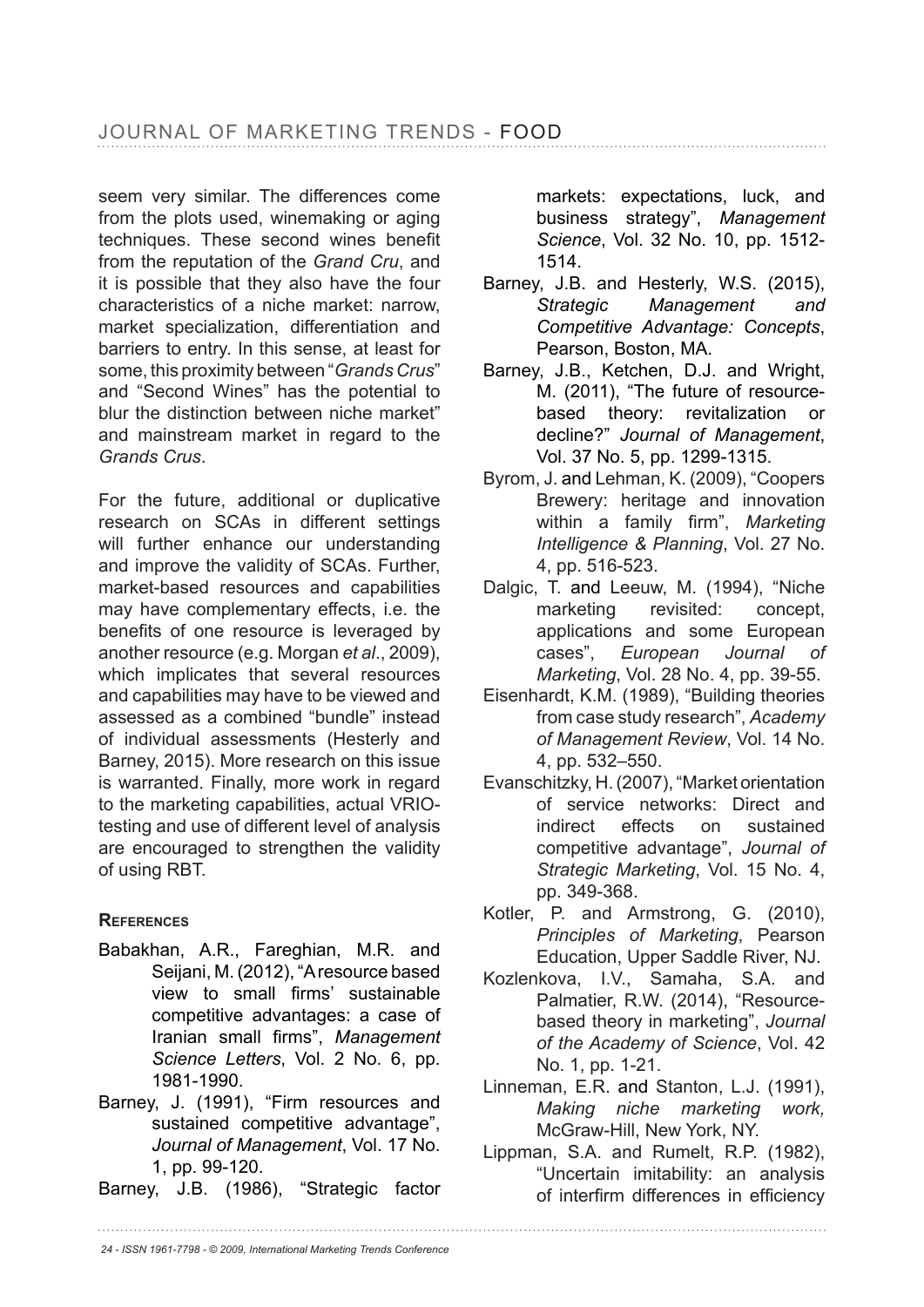under competition", *The Bell Journal of Economics*, Vol. 13 No. 2, pp. 418-438.

- Morgan, N.A., Vorhies, D.W. and Mason, C.H. (2009), "Market orientation, marketing capabilities, and firm performance", Strategic *Management Journal*, Vol. 30 No. 8, pp. 909-920.
- Parrish, E. (2010), "Retailers' use of niche marketing in product development", *Journal of Fashion Marketing and Management*, Vol. 14 No. 4, pp. 546-561.
- Toften, K. and Hammervoll, T. (2013), "Niche marketing research: status and challenges", *Marketing, Intelligence & Planning*, Vol. 31 No. 3. pp. 272-285.
- Toften, K. and Hammervoll, T. (2011), "International market selection and growth strategies for niche firms", International Journal of *Entrepreneurship and Innovation Management*, Vol. 13 Nos. 3/4, pp. 282-295.
- Toften, K., Mora, P. and Hammervoll, T. (2016), "Niche marketing and the case of Bordeaux Grand Crus", Venice, *15th International Marketing Trends Conference*.
- Vorhies, D.W. and Morgan, N.A. (2005), "Benchmarking Marketing Capabilities for Sustainable Competitive Advantage", *Journal of Marketing*, Vol. 69 No. 1, pp. 80-94.
- Webster's Dictionary (1992), Pamco Publishing, New York, NY.
- Wernerfeldt, B. (1984), "A resourcebased view of the firm", Strategic *Management Journal*, Vol. 5 No. 2, pp. 171-180.

*Journal of Marketing Trends - Volume 5 - N° 2 (April 2018) - 25*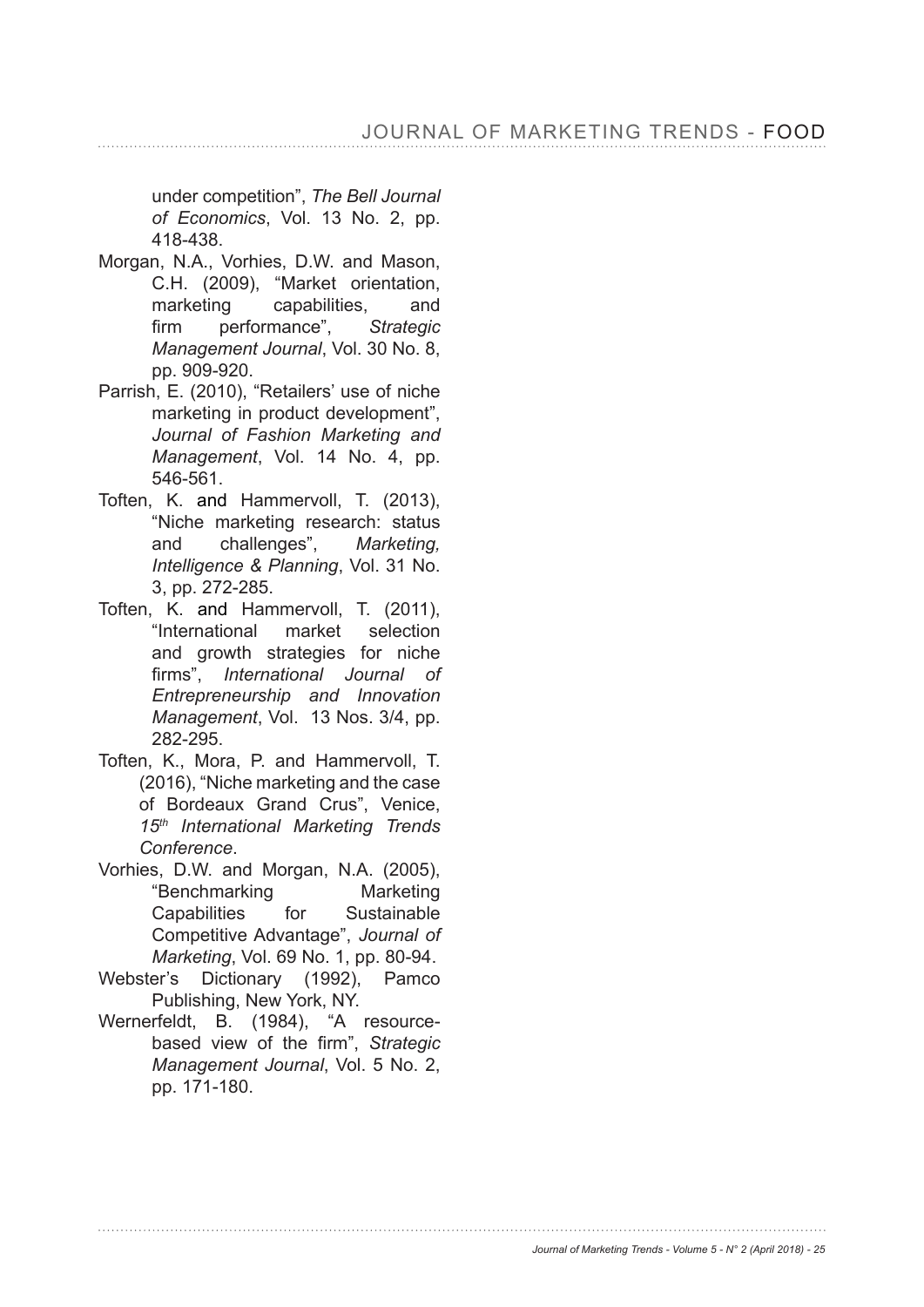Appendix 1 Questionnaire for data acquisition 1 (based on Morgan *et al.*, 2009 and Vorhies and Morgan, 2005)

#### Your situation compared to non-Bordeaux **GC firms or competitors:**

Please rate your business unit relative to your major competitors in terms of its marketing capabilities in the following areas.

Seven-point scale running from -3 ("much worse than competitors") to +3 ("much better than competitors")

*Product-related:*

- Quality of terroir (new)
- Quality of vineyards (new)
- Ability to grow and nurture vines in the field  $(new)$
- Quality of wine making (cellar-work) (new)
- Quality of facilities for winemaking (new)
- Quality of wine (as a ready-to-besold product) (new)
- Ability to develop new products or services
- Ability to successfully launching new types of products
- Responsive to customer needs
- Developing new products or services to exploit Research and Development investments

#### *Distribution-related:*

- Strength of relationships with distributors
- Attracting and retaining the best distributors
- Adding value to our distributors' businesses
- Providing high level of service support to our distributors
- Access to selective type of distribution channel (new)

#### *Communications-related:*

• Brand/chateau image (new)

- Brand image management skills and processes
- Public relations skills
- Managing corporate image and reputation
- Developing and executing advertising programs
- Advertising management and creative skills
- Strong relationship with the press (new)
- Strong relationships with wine critics (new)
- The appellation system (new)
- Included in the *Classement de 1855*, including later revisions (new)
- *Price*:
	- Using pricing skills and systems to respond quickly to market changes
	- Knowledge of competitors' pricing tactics
	- Doing an effective job of pricing products
	- Monitoring competitors' prices and price changes

Selling:

- Giving salespeople the training they need to be effective (del)
- Sales management planning and control systems (del)
- Selling skills of salespeople (del)
- Sales management skills (del)
- Providing effective sales support to the sales force (del)

Marketing information management:

- Gathering information about customers and competitors
- Using market research skills to develop effective marketing programs
- Tracking customer wants and needs
- Making full use of marketing research information
- Analyzing our market information (del)
- Marketing planning:
	- Marketing planning skills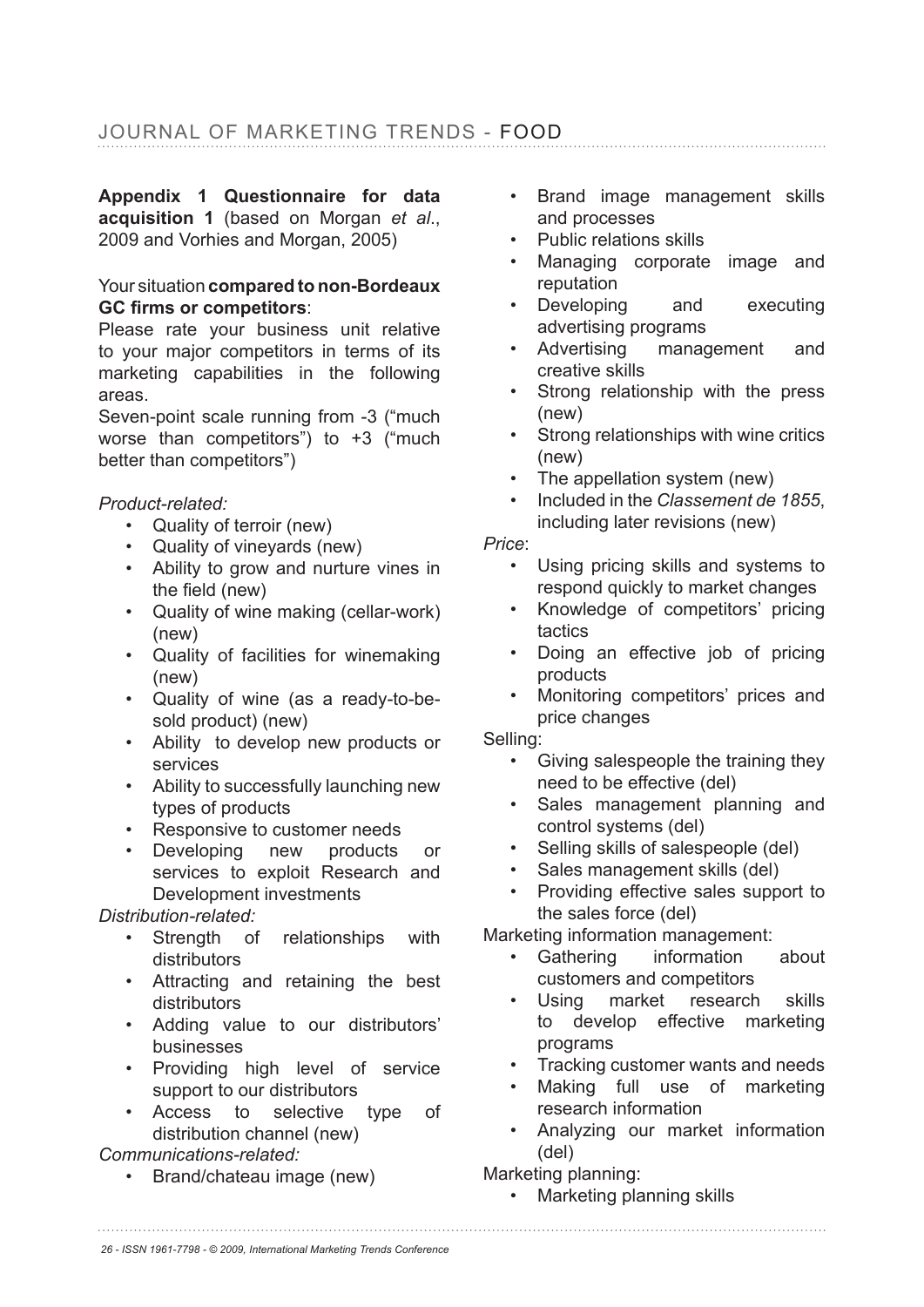- Ability to effectively segment and target market (del)
- Marketing management skills and processes (del)
- Developing creative marketing strategies (del)
- Thoroughness of marketing planning processes (del)

Marketing implementation:

- Allocating marketing resources effectively
- Organizing to deliver marketing programs effectively
- Translating marketing strategies into action
- Executing marketing strategies effectively (del)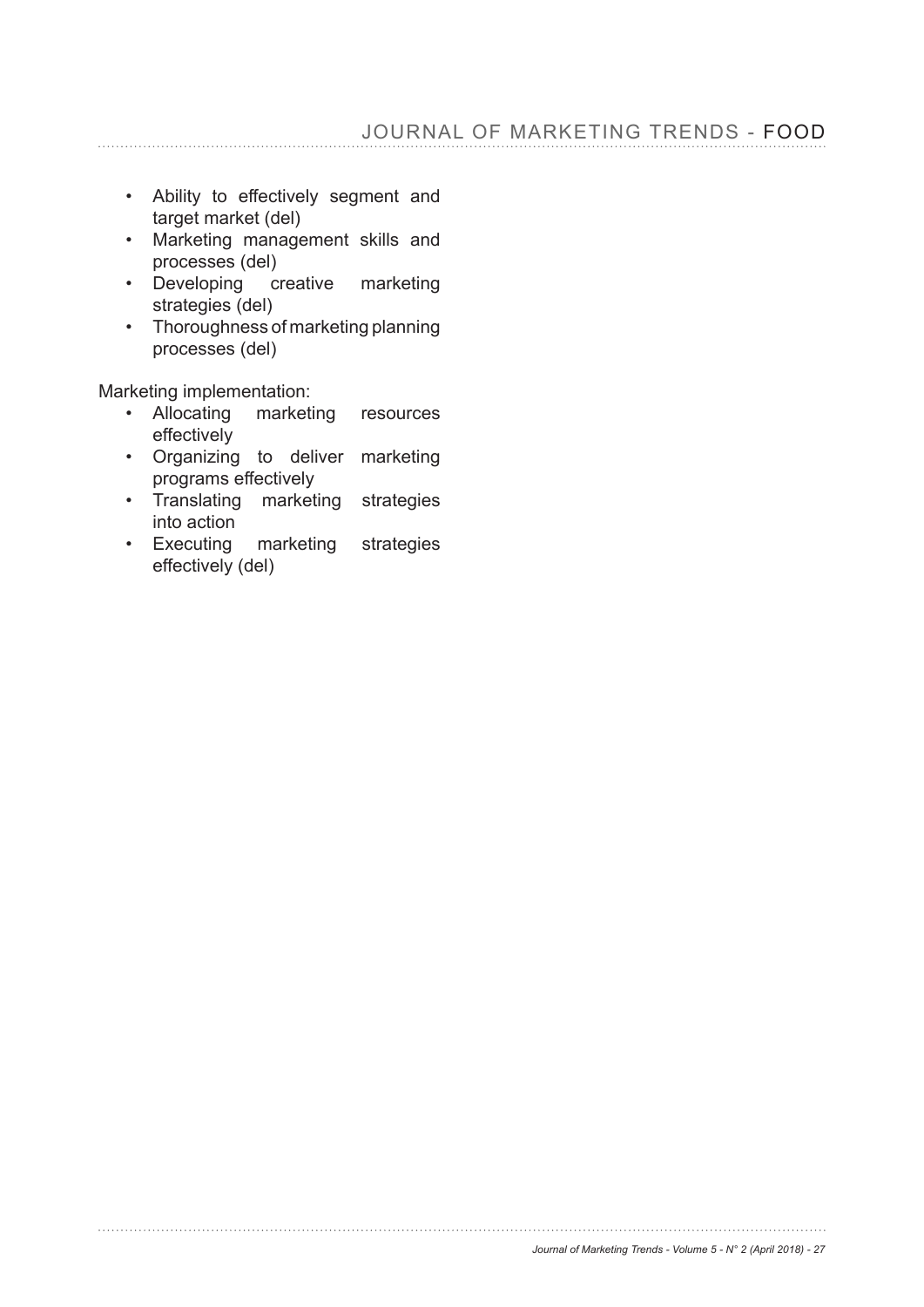#### Appendix 2 Questionnaire for data acquisition 2 (inspired by Babakhan *et al.*, 2012)

Please assess each resource or strength according to their potential Value, Rarity, how costly it is to imitate, and how capable the Bordeaux GC firms are to exploit these resources or skills – based on your perceptions. Please see explanations on next page.

#### Explanations of the VRIO-components

The focus is on the Bordeaux wine firms, and in particular the Bordeaux GC firms as one group. Please assess each resource or skill to the best of your ability and based on your own perceptions, according to these four criteria:

#### **Value:**

Does this resource or skill have the effect of lowering the Bordeaux CG firms' net costs and/or increase a firm's net revenues beyond what would have been the case without this resource or skill?

#### **Rare:**

Is this resource or skill controlled by a relatively small number of competing firms? (consider here the entire marketplace in terms of production – the Bordeaux region.)

#### **Imperfectly imitable:**

Is this resource or skill substantially costly to obtain or develop for any potential new entrant?

#### **Organization:**

Do you think that the Bordeaux CG firms, in general, have the ability of exploiting or using this resource or skill to their own advantage?

In other words, do they have sufficient organizational support, such as employee commitment and skills, resources, and internal firm routines, to take advantage of this resource/skill?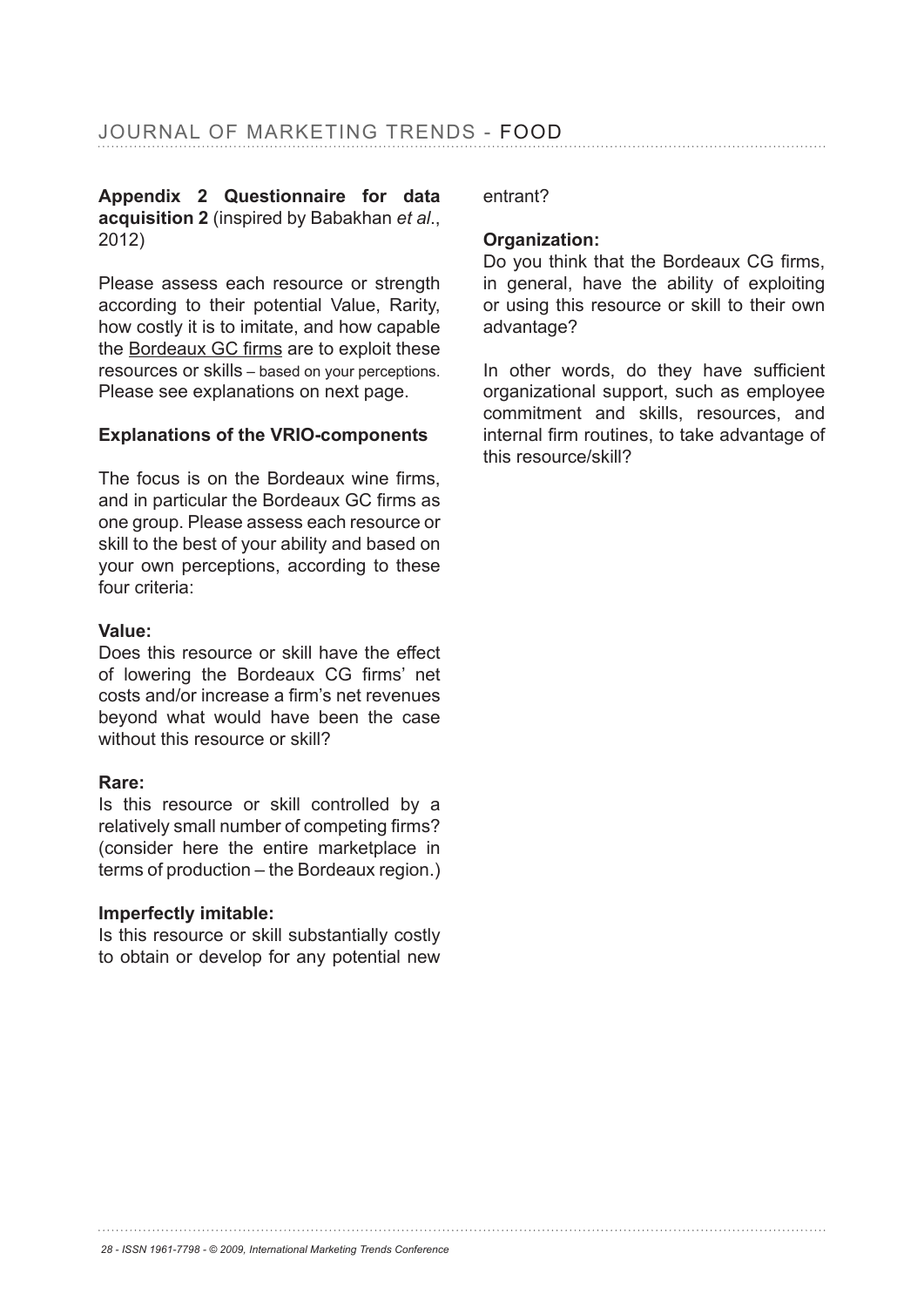|              | Resource/skill                       | <b>Description</b> | Levels                          | # |
|--------------|--------------------------------------|--------------------|---------------------------------|---|
|              | Quality of terroir                   | Value              | 1 (very weak) - 7 (very strong) |   |
| 1            |                                      | Rare               | 1 (very weak) - 7 (very strong) |   |
|              |                                      | Costly to imitate  | 1 (very weak) - 7 (very strong) |   |
|              |                                      | Organized properly | 1 (very weak) - 7 (very strong) |   |
|              |                                      | Value              | 1 (very weak) - 7 (very strong) |   |
| $\mathbf{2}$ | Quality of vineyard                  | Rare               | 1 (very weak) - 7 (very strong) |   |
|              |                                      | Costly to imitate  | 1 (very weak) - 7 (very strong) |   |
|              |                                      | Organized properly | 1 (very weak) - 7 (very strong) |   |
|              | Quality of wine                      | Value              | 1 (very weak) - 7 (very strong) |   |
| 3            |                                      | Rare               | 1 (very weak) - 7 (very strong) |   |
|              |                                      | Costly to imitate  | 1 (very weak) - 7 (very strong) |   |
|              |                                      | Organized properly | 1 (very weak) - 7 (very strong) |   |
|              |                                      | Value              | 1 (very weak) - 7 (very strong) |   |
| 4            | Quality of facilities for winemaking | Rare               | 1 (very weak) - 7 (very strong) |   |
|              |                                      | Costly to imitate  | 1 (very weak) - 7 (very strong) |   |
|              |                                      | Organized properly | 1 (very weak) - 7 (very strong) |   |
|              | Quality of wine-making (cellar work) | Value              | 1 (very weak) - 7 (very strong) |   |
| 5            |                                      | Rare               | 1 (very weak) - 7 (very strong) |   |
|              |                                      | Costly to imitate  | 1 (very weak) - 7 (very strong) |   |
|              |                                      | Organized properly | 1 (very weak) - 7 (very strong) |   |
|              | <b>Brand image</b>                   | Value              | 1 (very weak) - 7 (very strong) |   |
| 6            |                                      | Rare               | 1 (very weak) - 7 (very strong) |   |
|              |                                      | Costly to imitate  | 1 (very weak) - 7 (very strong) |   |
|              |                                      | Organized properly | 1 (very weak) - 7 (very strong) |   |
|              | Brand image management skills        | Value              | 1 (very weak) - 7 (very strong) |   |
| 7            |                                      | Rare               | 1 (very weak) - 7 (very strong) |   |
|              |                                      | Costly to imitate  | 1 (very weak) - 7 (very strong) |   |
|              |                                      | Organized properly | 1 (very weak) - 7 (very strong) |   |
|              | Corporate image management skills    | Value              | 1 (very weak) - 7 (very strong) |   |
| 8            |                                      | Rare               | 1 (very weak) - 7 (very strong) |   |
|              |                                      | Costly to imitate  | 1 (very weak) - 7 (very strong) |   |
|              |                                      | Organized properly | 1 (very weak) - 7 (very strong) |   |
|              | The appellation system               | Value              | 1 (very weak) - 7 (very strong) |   |
| 9            |                                      | Rare               | 1 (very weak) - 7 (very strong) |   |
|              |                                      | Costly to imitate  | 1 (very weak) - 7 (very strong) |   |
|              |                                      | Organized properly | 1 (very weak) - 7 (very strong) |   |
|              |                                      | Value              | 1 (very weak) - 7 (very strong) |   |
| 10           | Included in the 1855 Classement      | Rare               | 1 (very weak) - 7 (very strong) |   |
|              |                                      | Costly to imitate  | 1 (very weak) - 7 (very strong) |   |
|              |                                      | Organized properly | 1 (very weak) - 7 (very strong) |   |